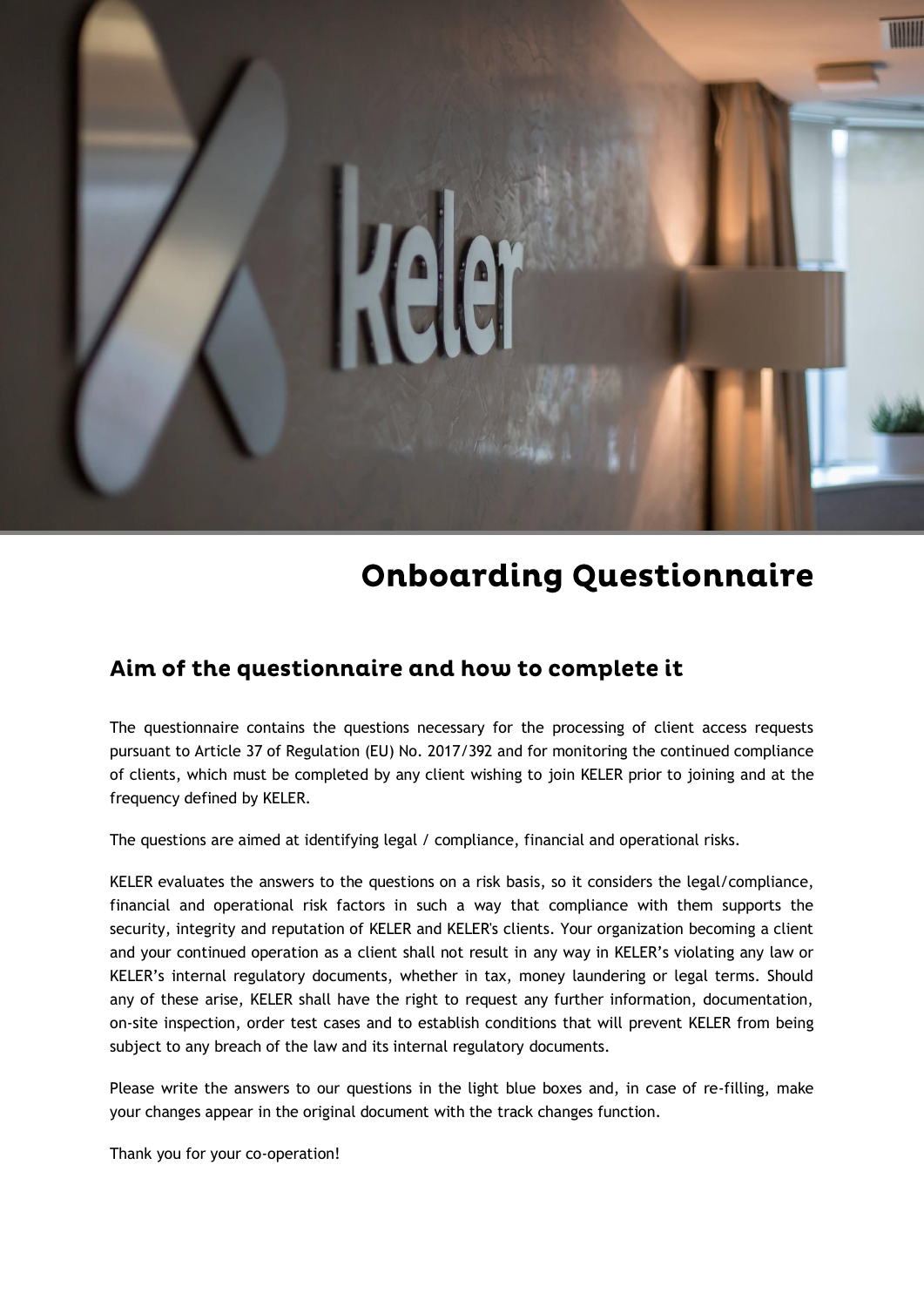

# **I. Compliance with legal criteria**

Do you have a financial supervisory licence? If so, please list the authorised activities and indicate the supervisory authority.

| Yes.                                                      |  |
|-----------------------------------------------------------|--|
| Activities:                                               |  |
| Name of supervisor authority, registered office, website: |  |
|                                                           |  |
| No.                                                       |  |

Are you subject to money laundering prevention regulations in Hungary or a European Union Member State or equivalent? (Please attach Wolfsberg Questionnaire completed in the given year.)

| Yes.                     |  |
|--------------------------|--|
| Indicate the regulation: |  |
| $\Box$ No.               |  |

Do you have an internal regulatory environment to prevent abuse or fraud?

| $\square$ Yes. |  |  |  |
|----------------|--|--|--|
| $\square$ No.  |  |  |  |

## **Sanctions**

| Does your organisation have a registered<br>office/branch/establishment, investment,<br>activity or plans to have an activity in a country<br>or geographical area subject to sanctions issued<br>by the European Union, the United Nations or<br>OFAC, or does it conduct business in such<br>geographical areas?                                                        | □ Yes.<br>$\sqcap$ No. |
|---------------------------------------------------------------------------------------------------------------------------------------------------------------------------------------------------------------------------------------------------------------------------------------------------------------------------------------------------------------------------|------------------------|
| Does your organization have any business<br>relationship with a natural or legal person<br>resident in a country subject to sanctions<br>imposed by the European Union, the United<br>Nations or OFAC, or owned or controlled by a<br>sanctioned person, including intermediaries<br>acting or engaged in transactions in the name or<br>on behalf of sanctioned persons? | Yes.<br>No. T          |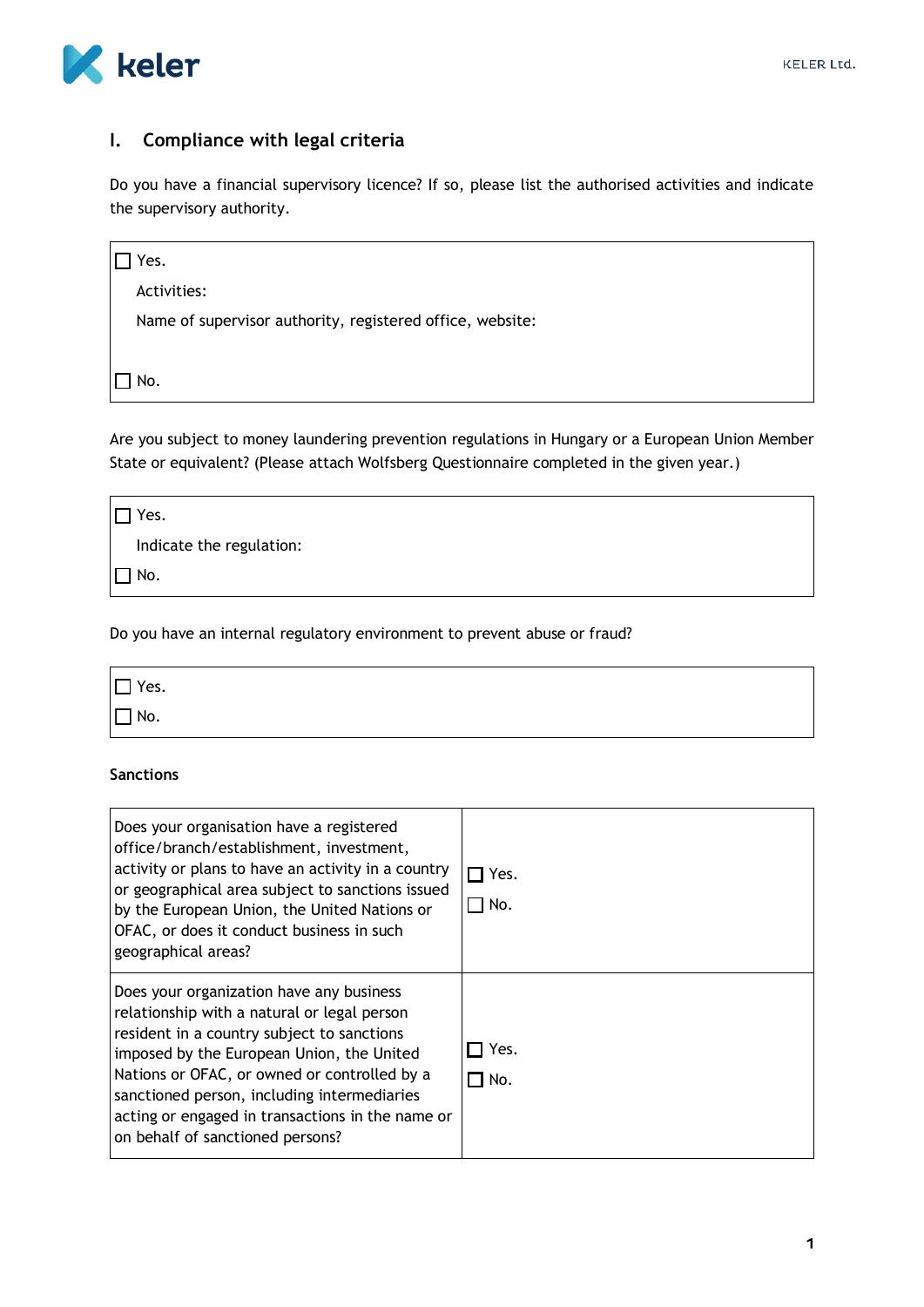

How does your organization ensure the proper use of accounts as required by the KELER General Business Rules and limited to securities settlements? Please briefly describe your procedure (e.g.: automated monitoring, manual controls or other measures)!

Significant supervisory or regulatory fines for actual or suspected violations or breaches of rules or regulations in the last five years (It is considered significant if the value of the fine exceeds EUR 80,000 (or the equivalent in other currencies) or if it is relevant in terms of onboarding.)

| Yes.                      |
|---------------------------|
| Name of authority:        |
| Resolution date:          |
| Resolution summary:       |
| Remedial) measures taken: |
| No.                       |

Do you have a compliance officer responsible for the implementation of the compliance assurance programme?

| Yes.                                      |  |
|-------------------------------------------|--|
| Name of the person holding this function: |  |
| Position:                                 |  |
| Email address:                            |  |
| Phone number:                             |  |
| No.                                       |  |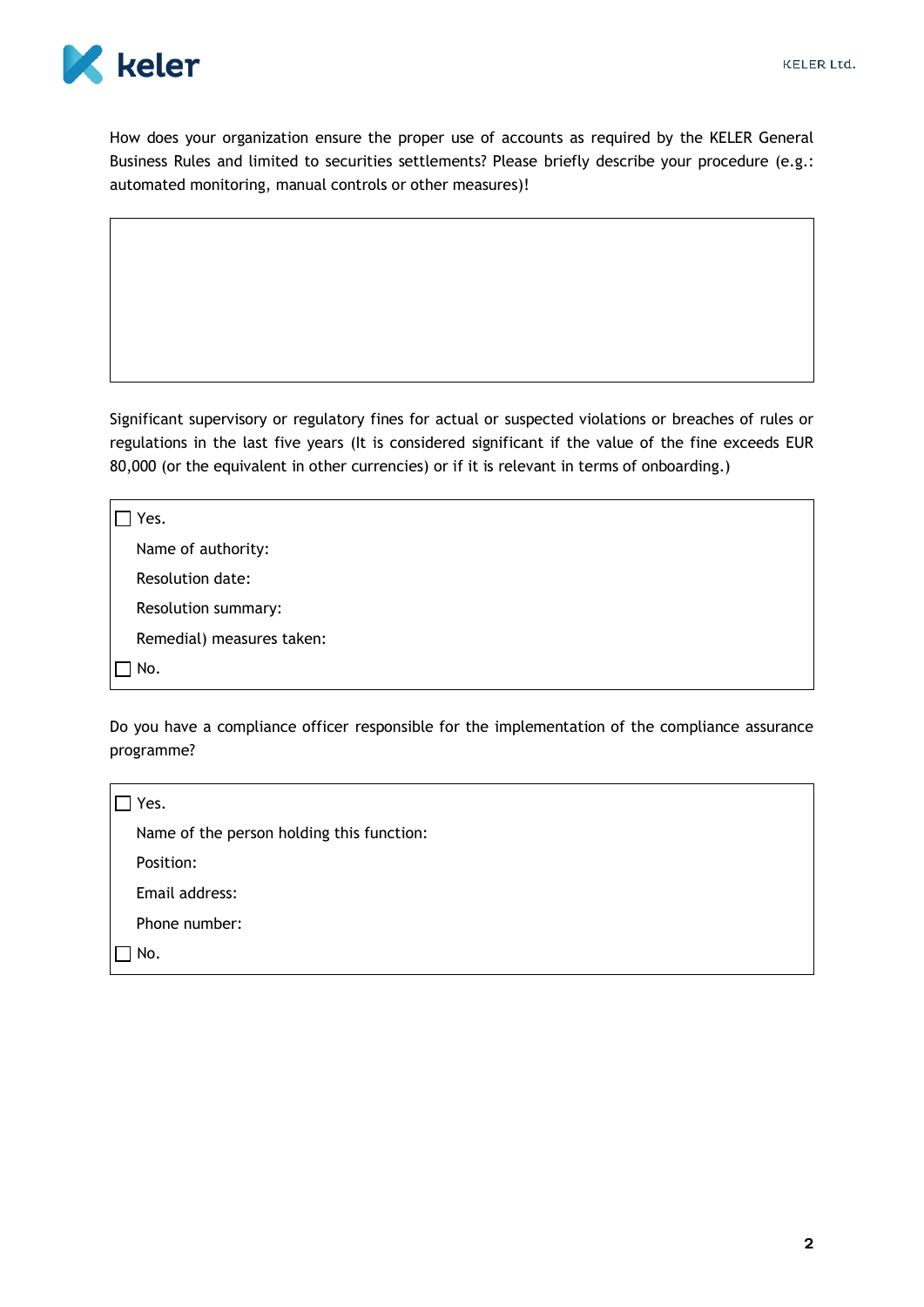

# **II. Compliance with financial criteria**

Please attach the audited financial statements for the previous financial year or provide the public access details of the financial statements.

Is your organization certified by an international credit rating agency(ies)?

If so, please provide the most recent published credit rating for your organization and the name of the credit rating agency.

If your organization does not have a public credit rating, please name your parent company and provide its most recent public credit rating(s) and the name of the credit rating agency.

 $\Box$  Yes. Own credit rating: Name of credit rating agency: No. Name of parent company: Credit rating of parent company: Name of credit rating agency: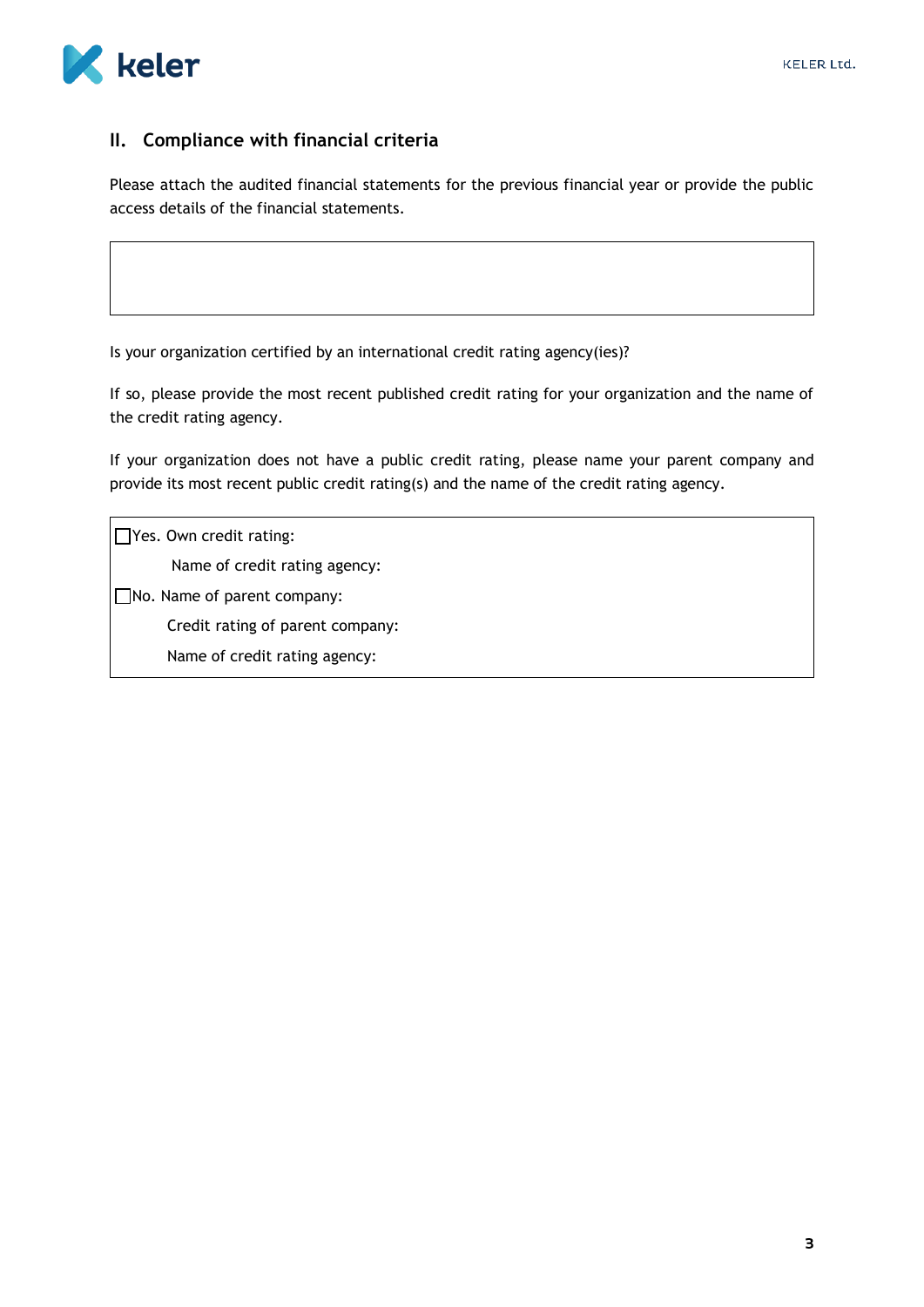

# **III. Compliance with operational criteria**

#### **III.1. Questions on risk management**

Does your organization perform stress tests on a regular basis?

|                                                  | Is the risk relevant?   | Do you perform stress tests? |
|--------------------------------------------------|-------------------------|------------------------------|
| Stress test for operational risks                | $\Box$ Yes<br>$\Box$ No | $\Box$ Yes<br>$\Box$ No      |
| Stress test for market risks                     | $\Box$ Yes<br>$\Box$ No | $\Box$ Yes<br>$\Box$ No      |
| Stress test for credit and<br>counterparty risks | $\Box$ Yes<br>$\Box$ No | $\Box$ Yes<br>$\Box$ No      |

Please confirm that your stress testing methodology is documented in your internal policies, which are regularly reviewed and reported to the management:

| The stress test methodology has been laid<br>down in internal rules.  | $\Box$ Confirmed<br>$\Box$ Not confirmed If not, please specify:                                                           |
|-----------------------------------------------------------------------|----------------------------------------------------------------------------------------------------------------------------|
| The document describing the stress tests is<br>being reviewed::       | $\Box$ six-monthly<br>annually<br>$\mathbf{L}$<br>biannually<br>$\mathbf{L}$<br>$\Box$ other; please specify:              |
| The results of stress tests that reveal the<br>risks are reported to: | $\Box$ the Board of Directors<br>$\Box$ the management/executive board<br>$\Box$ to other governing bodies<br>not reported |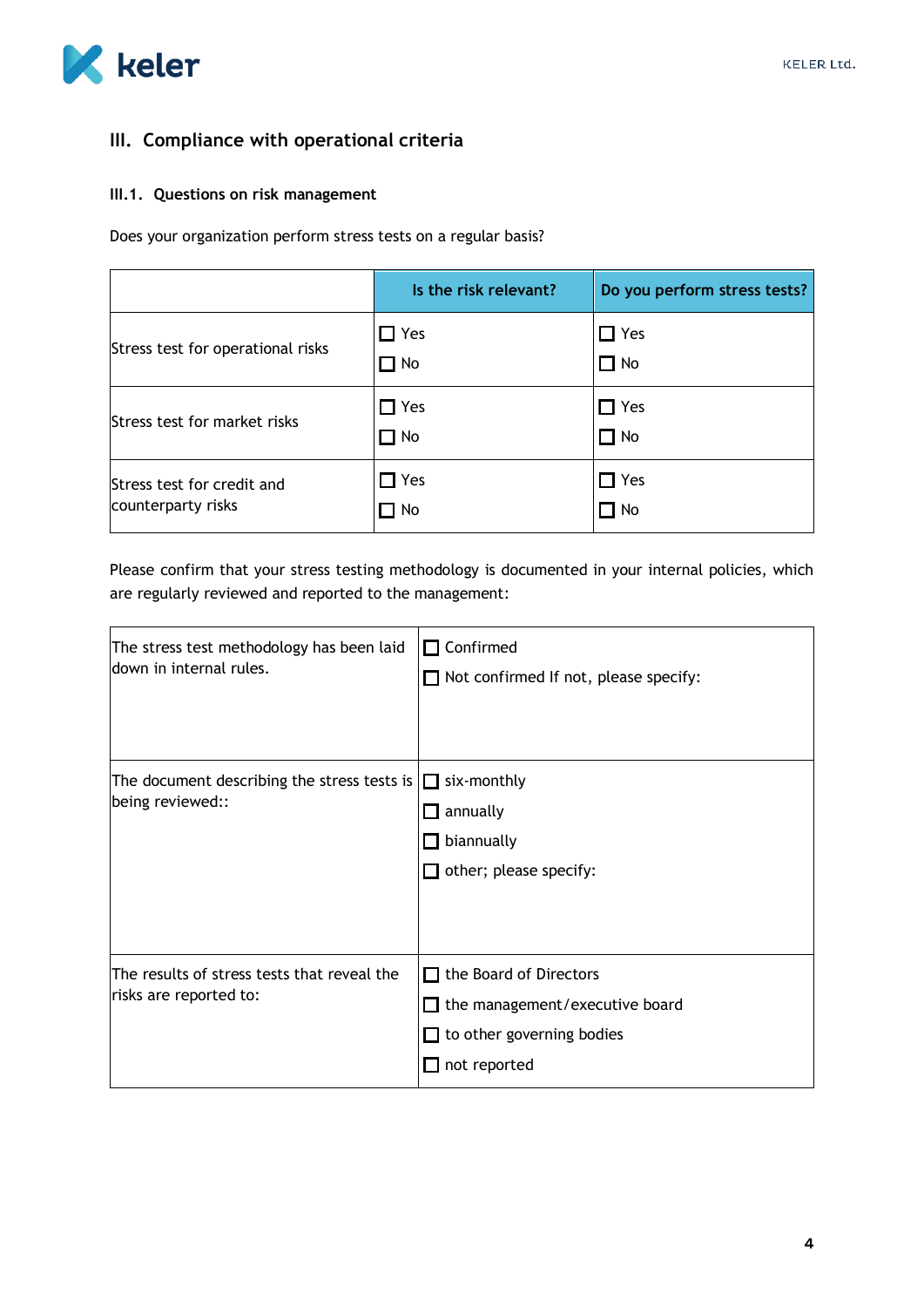

Please provide information on whether the following applied to your organization in the past 36 months:

- litigation jeopardizing the organization's operation (even pending),
- your organization is subject to a penalty, measure or decision by the authorities.

Confirm that your organization has and applies risk management policies that ensure that credit, market, liquidity and concentration risks arising from business activities between your clients and the organizations) that provide you with liquidity (i.e. the parent company) are properly managed. Please confirm that relevant processes are documented in internal policies and that compliance is regularly monitored and reviewed.

| The organization has risk management principles<br>to manage credit, market, liquidity and<br>concentration risks arising from the business<br>lactivities. | Confirmed<br>Not confirmed                                      |
|-------------------------------------------------------------------------------------------------------------------------------------------------------------|-----------------------------------------------------------------|
| The policy containing the risk management<br>principles is regularly reviewed:                                                                              | six-monthly<br>annually<br>biannually<br>other, please specify: |

Please specify whether, for the last two financial years, your organization has encountered any fault interrupting or halting operation that has led to a significant reduction or total loss of service quality (for example: permanent disruption of Internet-based service, inability to deliver services, inaccessible service, cases that disturb your daily processes, etc ...). In the details, indicate these problematic events, their duration, the number of errors, and their loss.

Please explain any incidents that have significantly reduced the quality of service for more than 3 months and the steps your organization has taken to address them.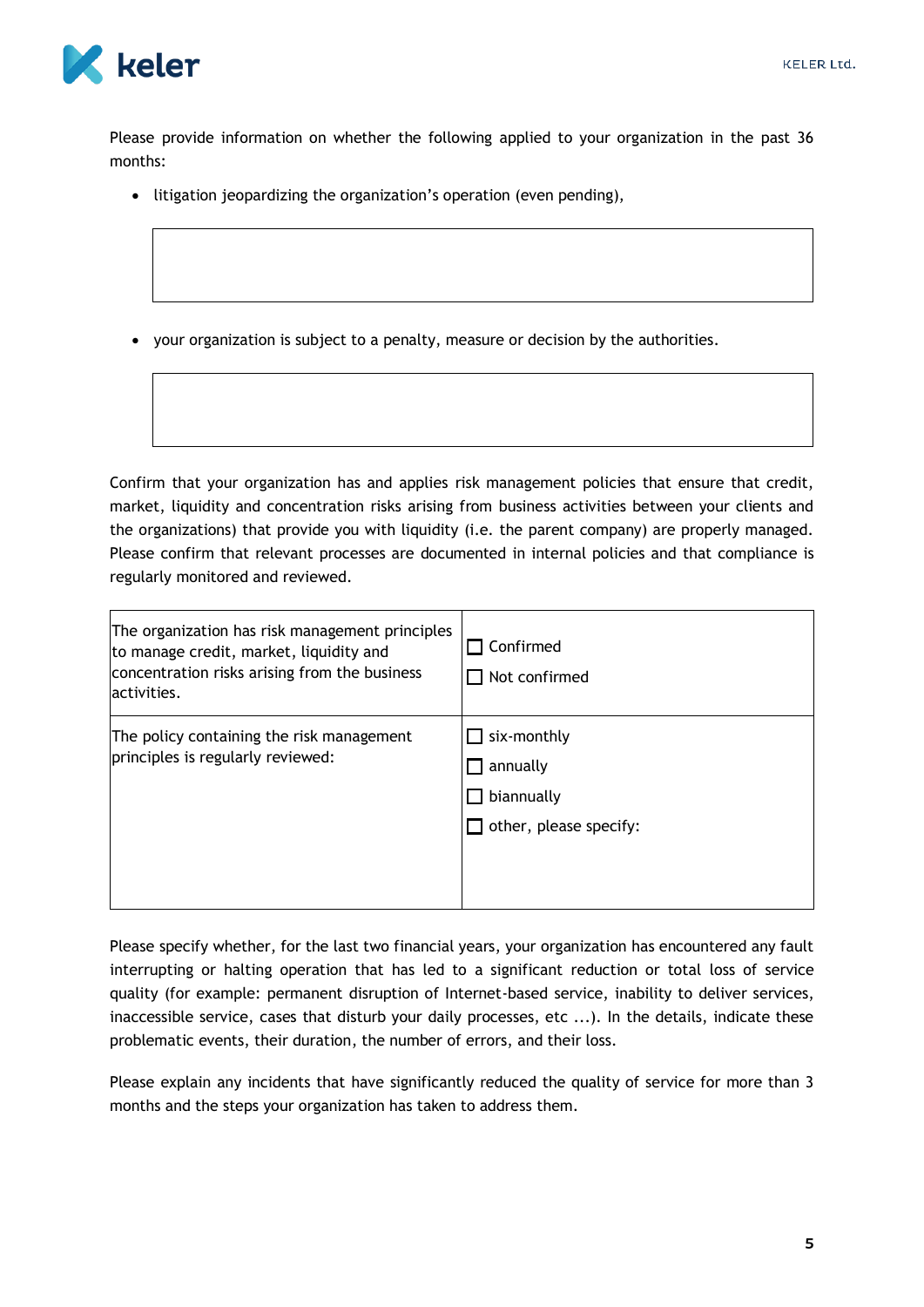

Please confirm that your organization has internal processes in place to measure and manage operational risks across all areas of your organization:

The organization has:

| A person with operational risk management         | Yes         |
|---------------------------------------------------|-------------|
| responsibilities (e.g.: Operational Risk Manager) | l No        |
| Contact persons responsible for operational risk  | Yes<br>∃ No |
| Committee managing operational risk (i.e.:        | Yes         |
| Operational Risk Management Committee)            | 1 No        |

Please confirm that the rules for the identification, measurement, management and reporting of operational risks, the rules for the collection of operational risk and other indicators and the procedures for the collection of operational risk events are set out in internal regulatory frameworks which are regularly reviewed.

| The organization has a risk management<br>framework and principles for managing<br>operational risks.                              | Confirmed<br>Not confirmed                                      |
|------------------------------------------------------------------------------------------------------------------------------------|-----------------------------------------------------------------|
| The date of the revision of the policy containing<br>the Operational Risk Management principles is<br>repeated on a regular basis: | six-monthly<br>annually<br>biannually<br>other, please specify: |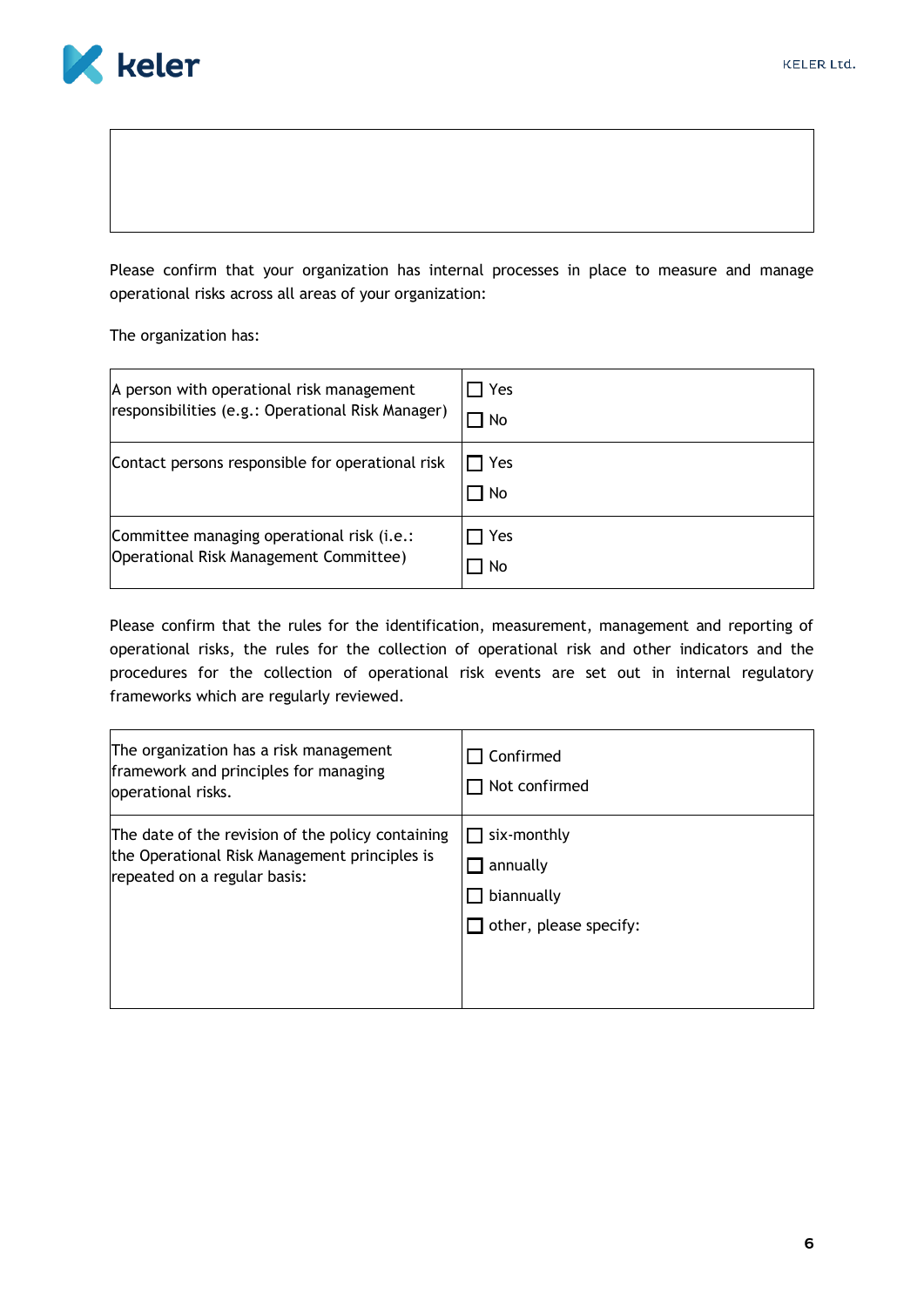

## **III.2. Business Continuity (BCP), Disaster Recovery (DRP), Security Management and Technology System Protection**

The information security questions (below) of the questionnaire do not need to be answered if KELER is provided with an information security certificate of your organization. Please present the following:

- certification report / certificate,
- name of the certifier
- scope of certification
- name of the standard applied.

If you either do not have certification or you do present it to KELER or the scope of the certification is not KELER relevant (see relevant access criteria), please answer the questions below.

KELER reserves the right to request answers to the questions below despite certification.

#### **Business Continuity Capabilities (BCP)**

Interpreted for KELER related processes

| Please confirm that you have the following<br>documentation for business continuity purposes<br>(Multiple answers are possible)                                 | <b>BCP Strategy and Regulations</b><br>$\Box$ BCP plans updated within one year per<br>process<br>Testing minutes for BCP Plans<br>Records of BCP events                                                                                                                                                       |
|-----------------------------------------------------------------------------------------------------------------------------------------------------------------|----------------------------------------------------------------------------------------------------------------------------------------------------------------------------------------------------------------------------------------------------------------------------------------------------------------|
| Confirm that your business continuity policy and<br>strategy addresses the following<br>(Multiple answers are possible)                                         | Responsible persons and their duties<br>$\Box$ Classification criteria of crisis<br>$\Box$ Preparing for a crisis situation<br>$\Box$ Response to a crisis situation<br>$\Box$ Communication tasks<br>$\Box$ Reporting obligation<br><b>Business Continuity training</b><br><b>Business Continuity Testing</b> |
| Confirm that your business continuity plans are<br>regularly tested<br>(Only one answer is possible)                                                            | $\Box$ We test them at least annually<br>$\Box$ We test them, but less frequently than<br>annually<br>Not tested                                                                                                                                                                                               |
| Confirm that improvements have been made to<br>test plans due to deficiencies discovered during<br>business continuity testing<br>(Only one answer is possible) | $\Box$ Confirmed<br>No such measures were required<br>Not confirmed                                                                                                                                                                                                                                            |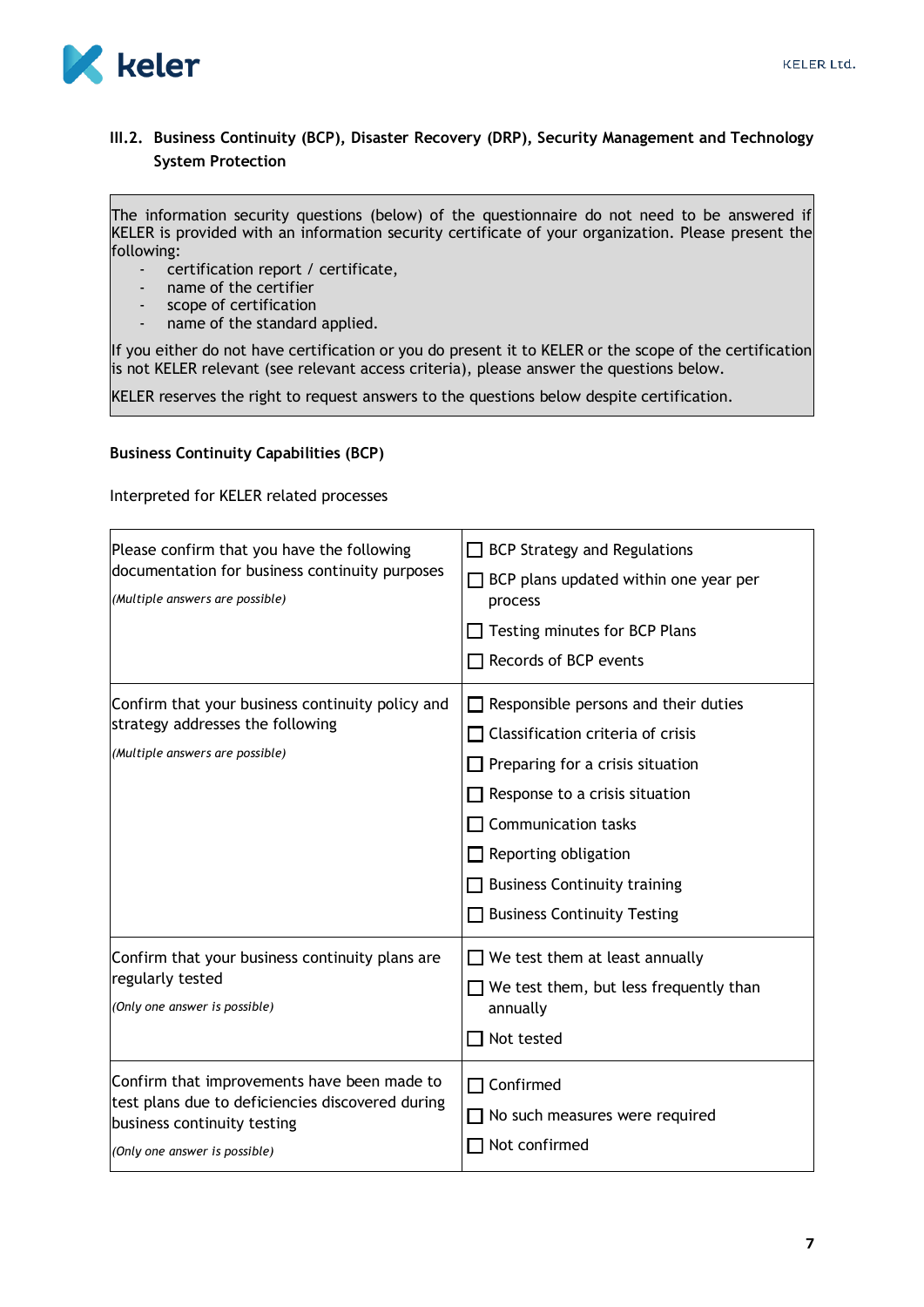

| Please specify when the last BCP test took place                                                                                 | (year)                            |
|----------------------------------------------------------------------------------------------------------------------------------|-----------------------------------|
| Confirm that you have a alternative office site<br>(Only one answer is possible)                                                 | $\Box$ Confirmed<br>Not confirmed |
| Confirm that your business continuity critical<br>workforce has access to all necessary systems<br>(Only one answer is possible) | $\Box$ Confirmed<br>Not confirmed |

# **Disaster Recovery Capabilities (DRP)**

Interpreted for KELER related processes

| Please confirm that you have the following<br>documentation for disaster recovery purposes<br>(Multiple answers are possible)                                                                              | $\Box$ DRP Strategy and Regulations<br>$\Box$ DRP plans updated per process / system<br>within one year<br>$\Box$ Testing minutes for DRP plans<br>Records of DRP events                                                                                                |
|------------------------------------------------------------------------------------------------------------------------------------------------------------------------------------------------------------|-------------------------------------------------------------------------------------------------------------------------------------------------------------------------------------------------------------------------------------------------------------------------|
| Confirm that the disaster recovery policies and<br>strategies address the following<br>(Multiple answers are possible)                                                                                     | $\Box$ Responsible persons and their duties<br>$\Box$ Preparing for disaster recovery situation<br>$\Box$ Post-disaster recovery tasks<br>$\Box$ Disaster recovery training<br>$\Box$ Disaster Recovery Testing<br>$\Box$ Contact details of external service providers |
| Confirm that your disaster recovery plans are<br>regularly tested<br>(Only one answer is possible)                                                                                                         | $\Box$ We test them at least annually<br>$\Box$ We test them, but less frequently than<br>annually<br>Not tested                                                                                                                                                        |
| Confirm that improvements have been made in<br>test plans due to deficiencies discovered during<br>disaster recovery testing<br>(Only one answer is possible)<br>Please specify when the last DRP test was | $\Box$ Confirmed<br>$\Box$ No such measures were required<br>$\Box$ Not confirmed                                                                                                                                                                                       |
| performed<br>Confirm that their disaster recovery critical<br>workforce has access to all necessary systems<br>(Only one answer is possible)                                                               | (year)<br>Confirmed<br>Not confirmed                                                                                                                                                                                                                                    |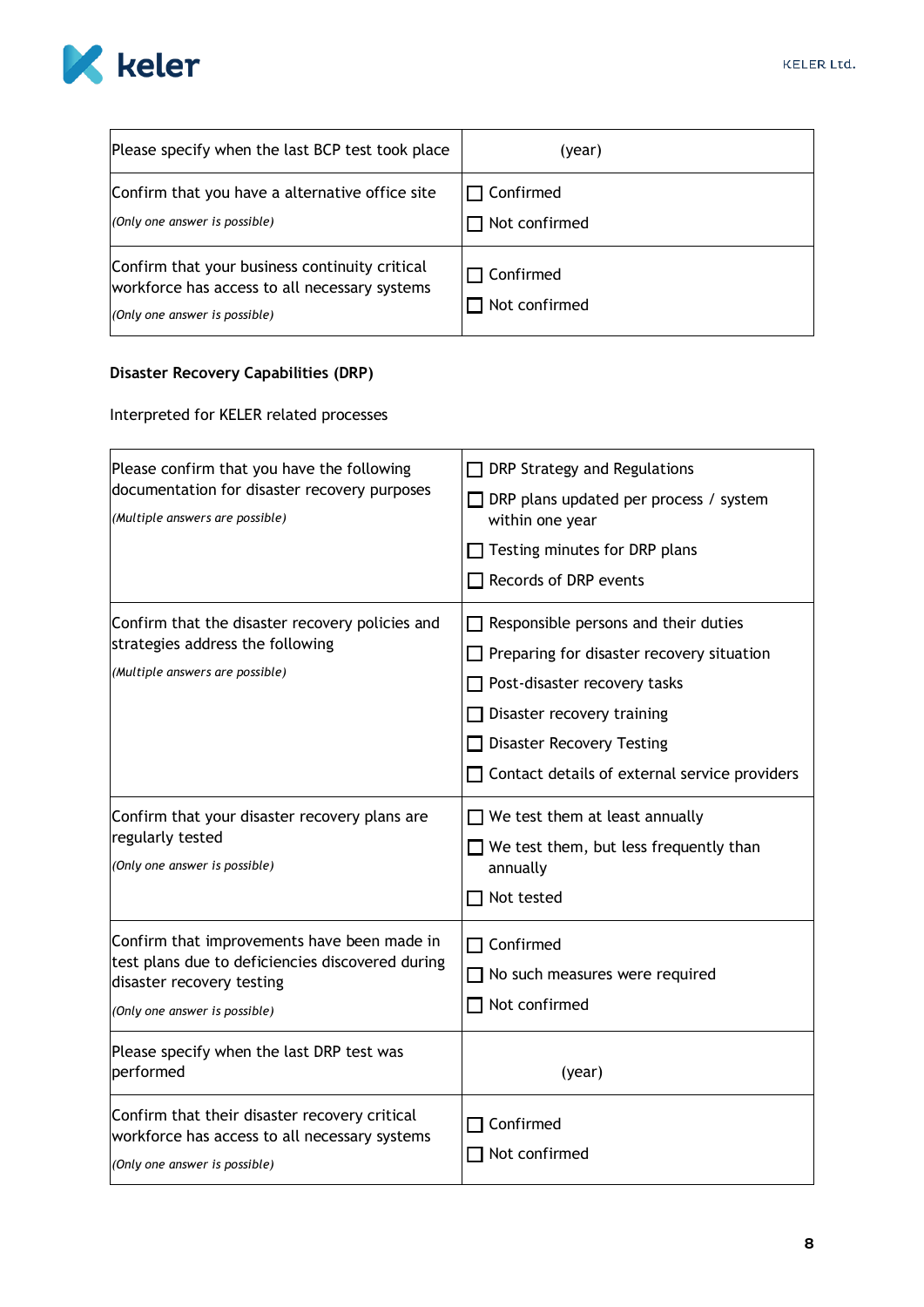

| Confirm that your organization has an RTO<br>(Recovery Time Objective) value for CSD relevant | $\Box$ Less than 2 hours |
|-----------------------------------------------------------------------------------------------|--------------------------|
| processes                                                                                     | Between 2 and 8 hours    |
| (Only one answer is possible)                                                                 | $\Box$ More than 8 hours |

## **Security management system**

| Confirm that you have an information security<br>organization that is independent of other<br>departments.<br>(Only one answer is possible)                                     | $\sqsupset$ Confirmed<br>$\Box$ Not confirmed                                              |
|---------------------------------------------------------------------------------------------------------------------------------------------------------------------------------|--------------------------------------------------------------------------------------------|
| Does your organization have a quality assurance<br>certification for information security (e.g.:<br>ISO27001)?                                                                  | $\Box$ Yes. If yes, please specify the type, scope<br>and date of certification:           |
| (Only one answer is possible)                                                                                                                                                   | $\Box$ No                                                                                  |
| Does your organization have a management-<br>approved information/cybersecurity strategy that<br>covers future threats and planned improvements?                                | Yes. If so, please provide the date of your<br>last review:                                |
| (Only one answer is possible)                                                                                                                                                   | $\Box$ No                                                                                  |
| Does your organization have a management-<br>approved information security/cybersecurity<br>policy that includes management's commitment<br>to meeting its security objectives? | Yes. If yes, please provide the date of entry<br>into force of the current version:        |
| (Only one answer is possible)                                                                                                                                                   | $\Box$ No                                                                                  |
| Please confirm that your organization has the<br>following documents:                                                                                                           | $\Box$ Business impact and risk analysis based on<br>international methodology             |
| (Multiple answers are possible)                                                                                                                                                 | Business impact analysis updated within one<br>year                                        |
|                                                                                                                                                                                 | $\Box$ Information security risk analysis updated<br>within one year                       |
|                                                                                                                                                                                 | Action plan or risk list accepted by<br>management                                         |
| Does your organization have an information<br>security policy that sets out the duties and<br>responsibilities of users, IT, security, technology<br>controls applied?          | $\Box$ Yes. If yes, please provide the date of entry<br>into force of the current version: |
| (Only one answer is possible)                                                                                                                                                   | No                                                                                         |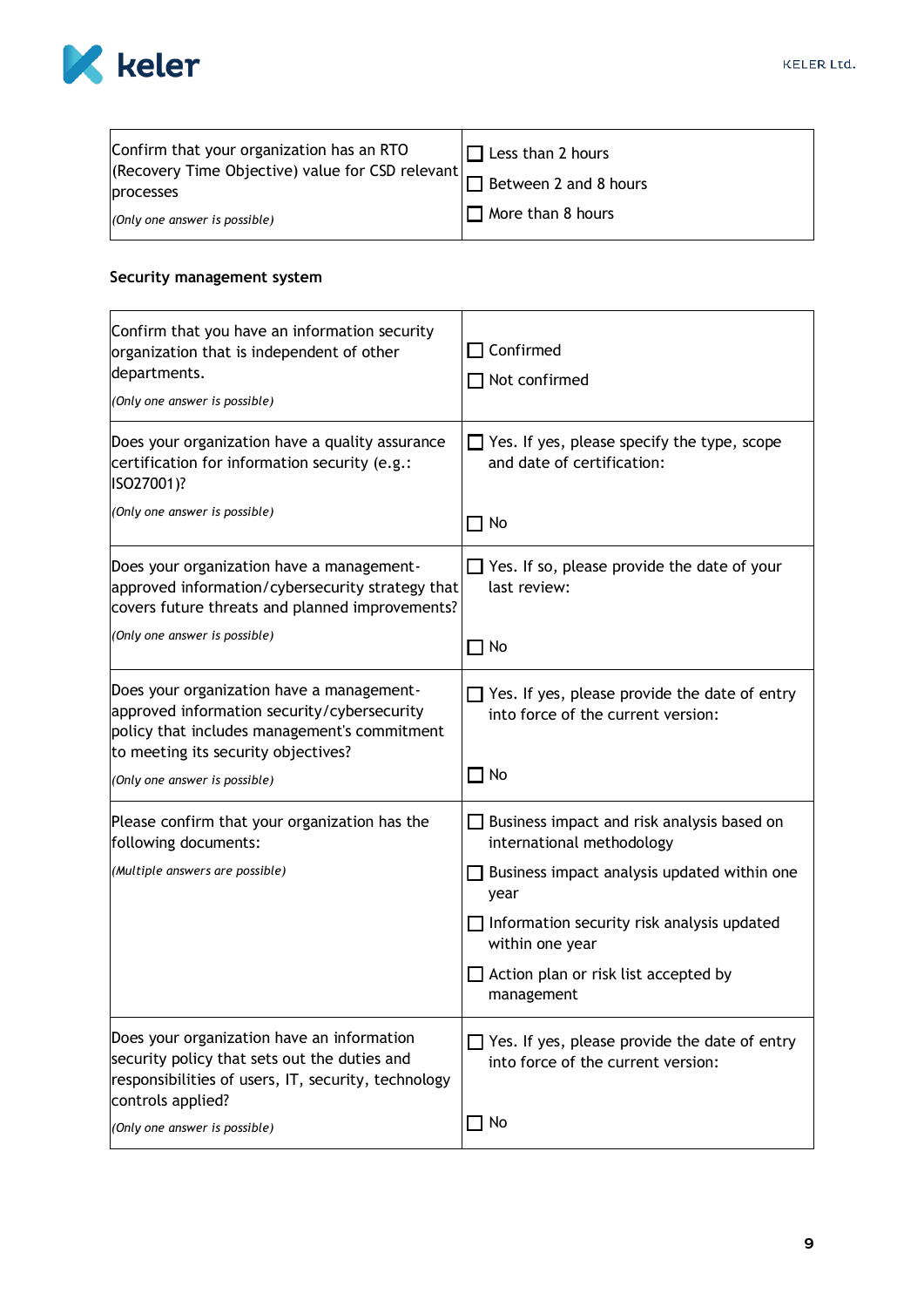

| Please indicate which of your users have security<br>awareness training for your organization.<br>(Multiple answers are possible)                   | $\Box$ Security training for new joiners<br>Annual mandatory security awareness<br>training<br>Annual mandatory security awareness test<br>Regular Safety Awareness Newsletter or Tests |
|-----------------------------------------------------------------------------------------------------------------------------------------------------|-----------------------------------------------------------------------------------------------------------------------------------------------------------------------------------------|
| Does your organization have a list of security<br>requirements for system development?<br>(Only one answer is possible)                             | Confirmed<br>$\Box$ Not confirmed                                                                                                                                                       |
| Frequency of reviewing information security /<br>cybersecurity policies and regulations within the<br>organization<br>(Only one answer is possible) | Annually<br>Biannually<br>If none, please provide frequency:                                                                                                                            |
| Confirm that your organization has an up-to-date<br>list of critical service providers.                                                             | Yes. If yes, please provide the date of your<br>last review:<br>No                                                                                                                      |
| If you join KELER as a CSD or market<br>infrastructure, please list the critical service<br>providers you have used. <sup>1</sup>                   |                                                                                                                                                                                         |
| Does your organization outsource information<br>security functions or processes?<br>(Only one answer is possible)                                   | Yes. If yes, please identify the security<br>processes, party(ies) involved and specify its<br>headquarter(s).                                                                          |
|                                                                                                                                                     | No                                                                                                                                                                                      |

<sup>1</sup> Pursuant to Article 69 (2) a) of Commission Delegated Regulation (EU) 2017/392.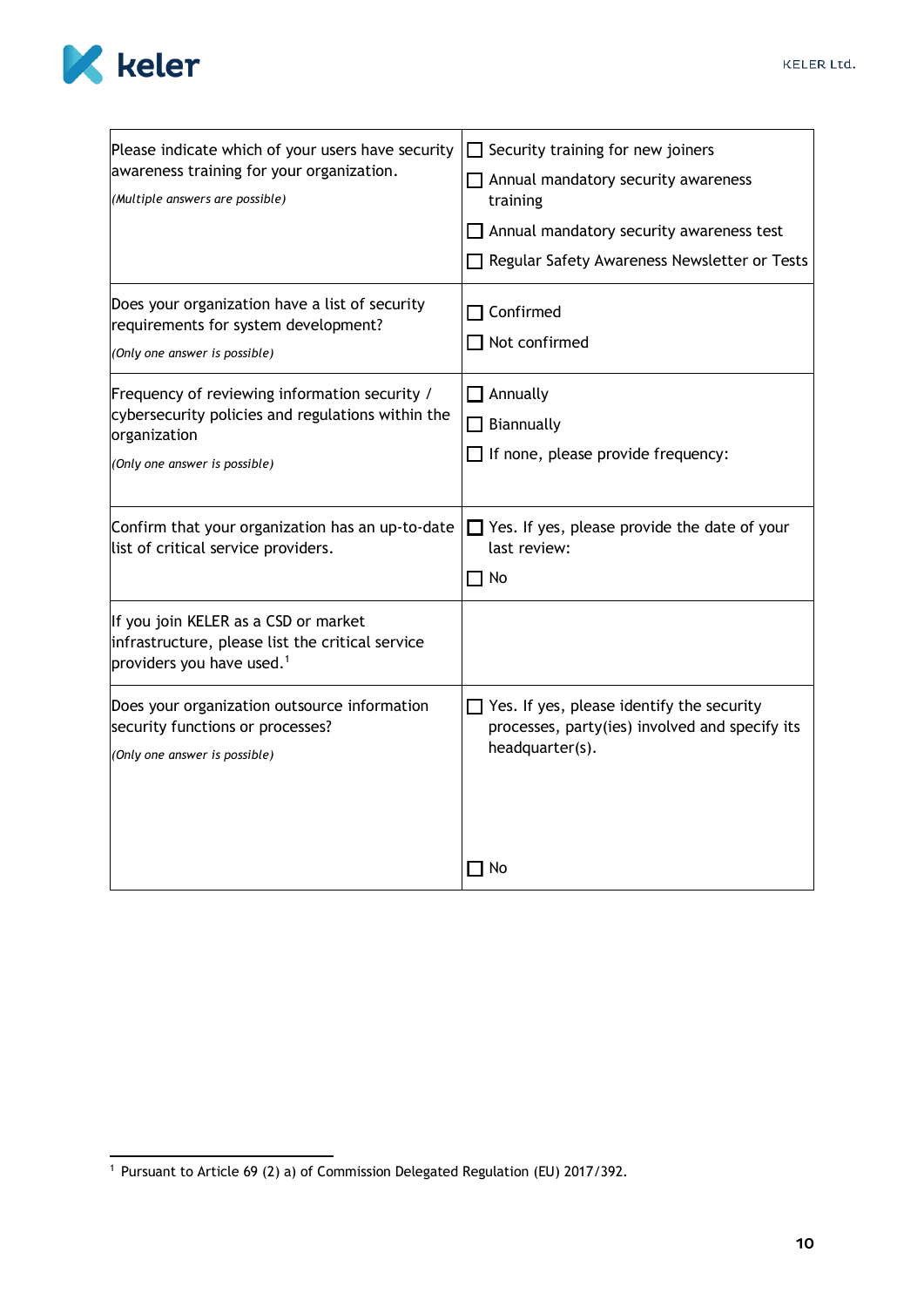

# **Security technologies**

| What information security technical controls and | Network security                                   |
|--------------------------------------------------|----------------------------------------------------|
| processes do you have?                           | Firewall protection                                |
| (Multiple answers are possible)                  | Web Application Firewall                           |
|                                                  | Intrusion Detection / Prevention System            |
|                                                  | Network Access Control                             |
|                                                  | $\Box$ Network separation                          |
|                                                  | $\Box$ Web and mail filtering systems              |
|                                                  | Endpoint protection                                |
|                                                  | $\Box$ Virus and malware protection                |
|                                                  | <b>Disk Encryption for End User Devices</b>        |
|                                                  | $\Box$ Mobile device protection                    |
|                                                  | <b>Security Monitoring</b>                         |
|                                                  | $\Box$ Central security event management system    |
|                                                  | $\Box$ Periodic Vulnerability Test                 |
|                                                  | Incident management process                        |
|                                                  | $\Box$ Regular security training                   |
|                                                  | Physical security                                  |
|                                                  | $\Box$ Video surveillance system                   |
|                                                  | Access Control System                              |
|                                                  | $\Box$ Physical intrusion protection system        |
|                                                  | Manned security                                    |
|                                                  | $\Box$ Building surveillance systems               |
|                                                  | Data security                                      |
|                                                  | Data leakage protection                            |
|                                                  | $\Box$ File encryption                             |
|                                                  | Database encryption                                |
|                                                  | $\Box$ Mail encryption                             |
|                                                  | Access management                                  |
|                                                  | $\Box$ User and authorization management system    |
|                                                  | Two-factor identification                          |
|                                                  | Technical user and password management<br>solution |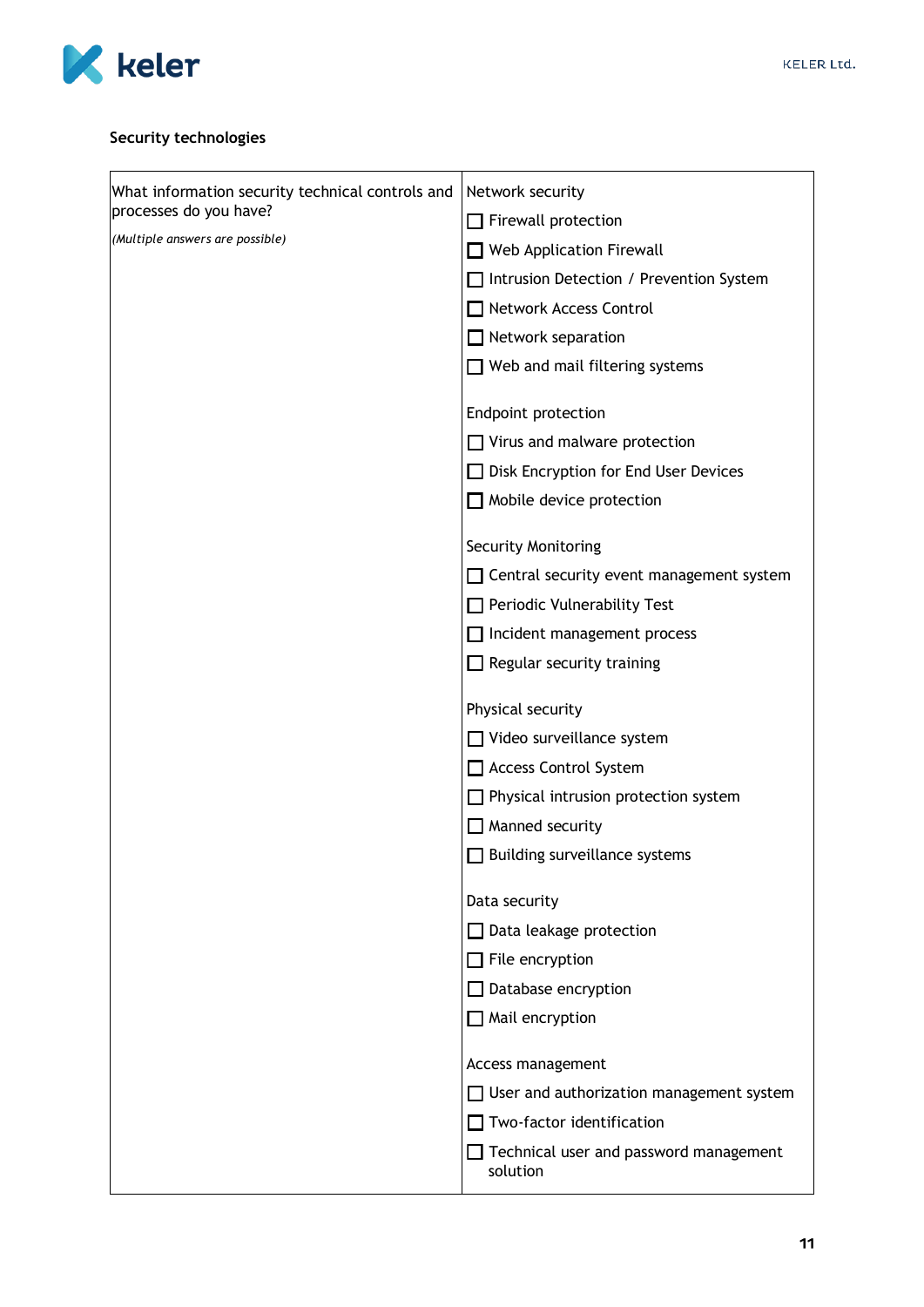

## **Supervision and audits**

| Confirm that over the past two years, the<br>oversight authority has carried out a<br>comprehensive information security audit at your<br>organization<br>(Only one answer is possible) | Confirmed. Please provide the name and the<br>seat of the authority!<br>Not confirmed |
|-----------------------------------------------------------------------------------------------------------------------------------------------------------------------------------------|---------------------------------------------------------------------------------------|
| Confirmation that over the past two years an<br>independent audit firm has conducted a<br>comprehensive information security audit of your<br>organization                              | Confirmed. Please enter your company name<br>and registered office!                   |
| (Only one answer is possible)                                                                                                                                                           | Not confirmed                                                                         |
| Please indicate the highest risk level of the<br>observations made in the last two years.                                                                                               |                                                                                       |
| Confirm that you have a plan of action to<br>remediate findings or management risk<br>acceptation<br>(Only one answer is possible)                                                      | Confirmed<br>Not confirmed                                                            |
| Have you experienced outside breaches of your<br>system security rules in the last 12 months?<br>(Only one answer is possible)                                                          | Yes. If so, how do you reduce the risk of<br>recurrence of similar events?            |
|                                                                                                                                                                                         | No                                                                                    |

# **III.3. Questions related to the organization's IT systems**

# **Data centre redundancy**

| Confirm that you have a backup (secondary) data $\Box$ Confirmed. Please enter the distance between |                            |
|-----------------------------------------------------------------------------------------------------|----------------------------|
| <b>centre</b>                                                                                       | your data centres (in km): |
| (Only one answer is possible)                                                                       | km                         |
|                                                                                                     | $\Box$ Not confirmed       |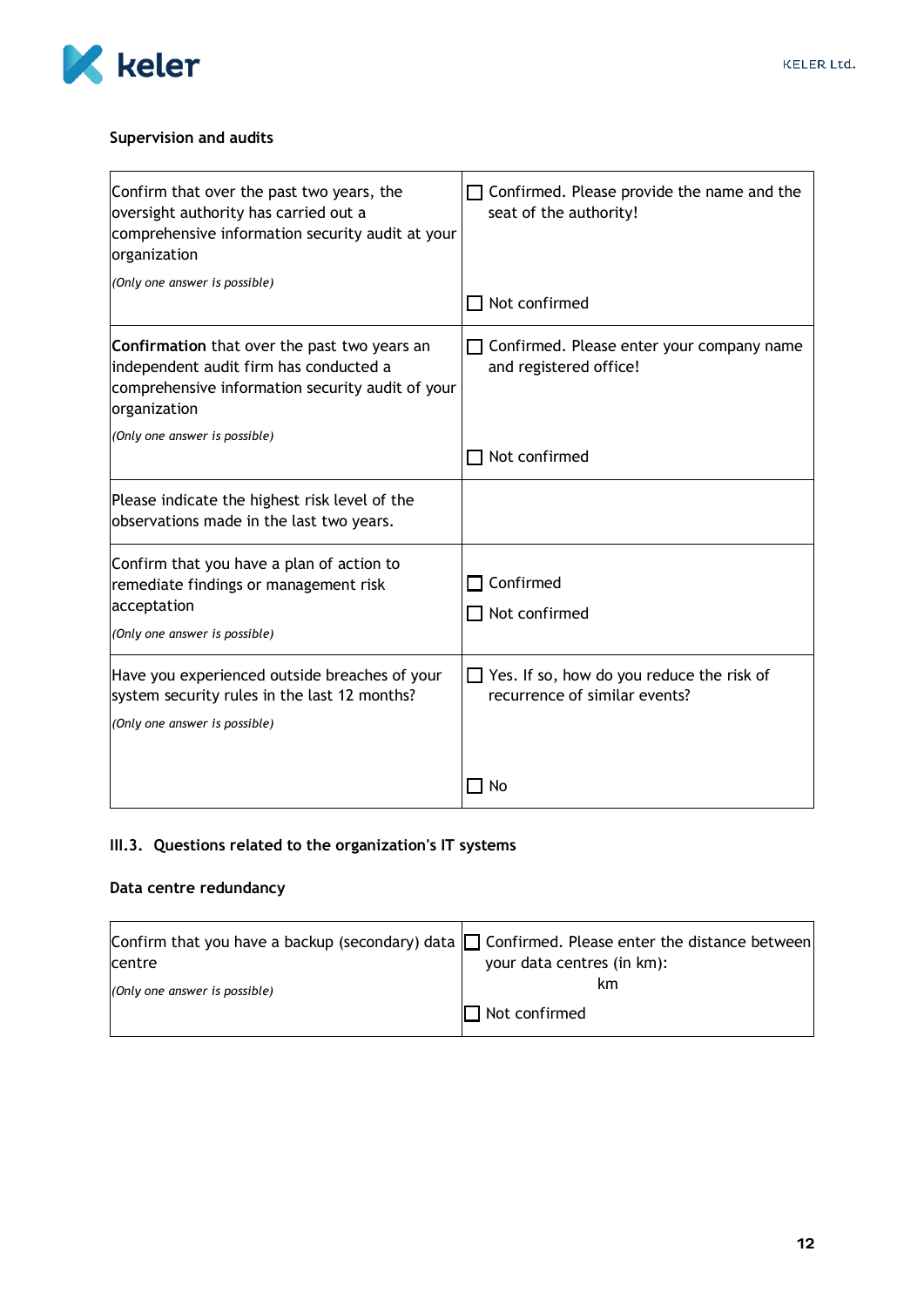

#### **Backup policy and strategy**

| Please confirm that your organization has one of | $\Box$ Real time    |
|--------------------------------------------------|---------------------|
| the structured back-up solutions.                | Mirrored with delay |
| (Multiple answers are possible)                  | Daily               |
|                                                  | $\sqsupset$ Weekly  |
|                                                  | Other               |

#### **Capacity management**

| Confirm that your organization has capacity | $\Box$ A capacity plan, supported with monitoring         |
|---------------------------------------------|-----------------------------------------------------------|
| management.                                 | system and historical data, is prepared at                |
| (Only one answer is possible)               | least once a year                                         |
|                                             | $\Box$ There is only a monitoring system<br>Not confirmed |

#### **III.4. Operation questions**

| Expected number of settlement orders<br>(pcs/month)                                                                                                                       |                     |
|---------------------------------------------------------------------------------------------------------------------------------------------------------------------------|---------------------|
| <b>Expected transaction types</b>                                                                                                                                         |                     |
| Please indicate the currencies in which you plan<br>to make settlement.                                                                                                   |                     |
| Does your organization plan to communicate via<br>KID or SWIFT?                                                                                                           | KID<br><b>SWIFT</b> |
| Do you plan to use a third party (proxy) to<br>manage the account?                                                                                                        |                     |
| Please describe to what extent the settlement<br>and reconciliation processes are supported by<br>your own systems and to what extent is<br>automatic processing ensured. |                     |

I hereby certify that the above provided facts and information are true and correct.

I declare that I will inform KELER immediately if there is any change in the information, circumstances or conditions presented in the questionnaire regarding the organization I represent.